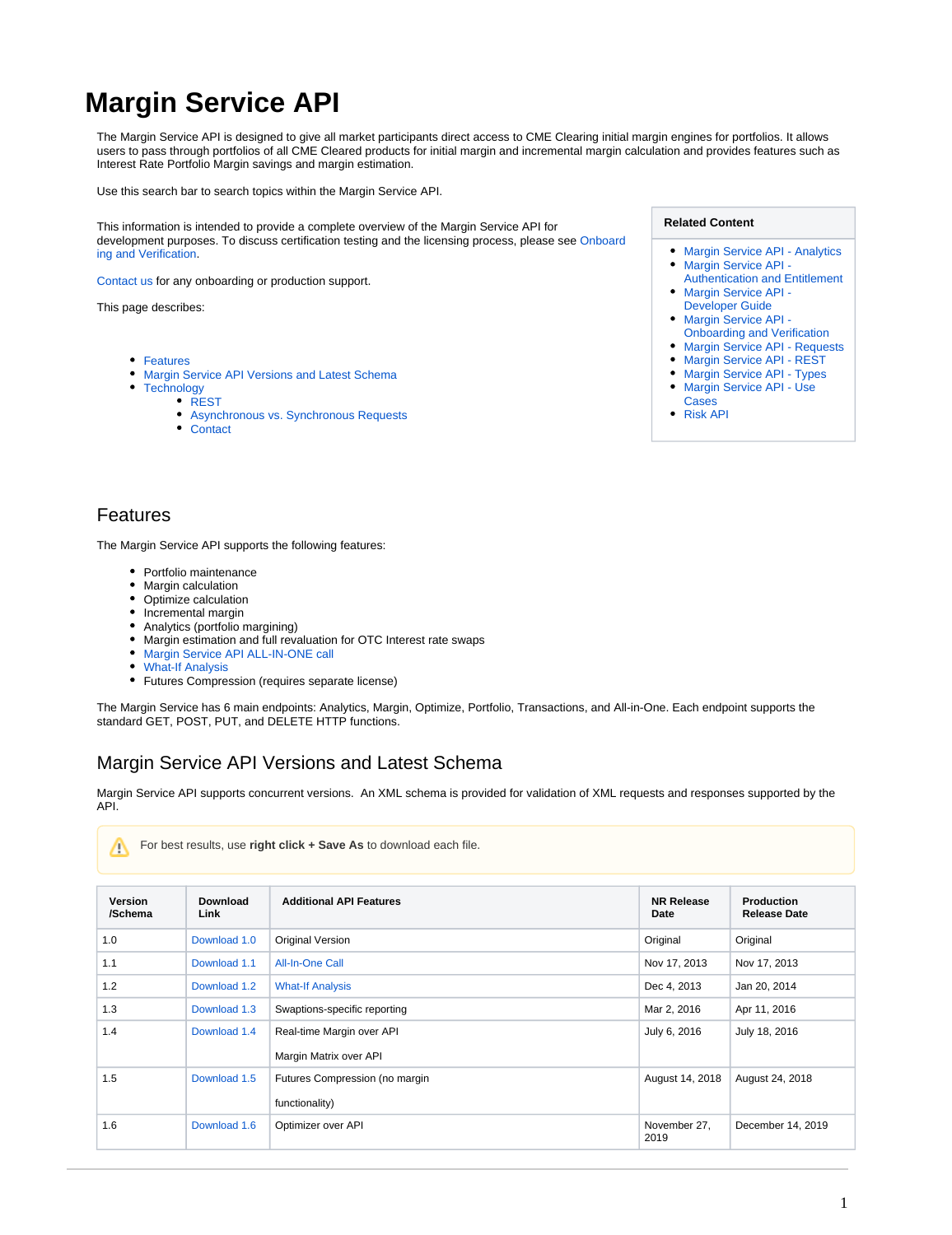| $1.12*$ | Download 1.12 | SPAN 2 Features (quick documentation links below):                                                                                                                                                                                                                                      | June 15, 2021 | June 28, 2021 |
|---------|---------------|-----------------------------------------------------------------------------------------------------------------------------------------------------------------------------------------------------------------------------------------------------------------------------------------|---------------|---------------|
|         |               | • Transaction - Add (see Futures and Options CSV and JSON<br>examples)<br>• Margin - Calculate (see "Request - SPAN 2 Margin")<br>• Margin - Get (see "Response for Futures and Options - when<br>$riskFramework = NEXT")$<br>• ALL-IN-ONE Call (see "JSON All In One Request" example) |               |               |

\*Latest Version

Minor (.X) API versions are backward compatible. We ask that all users update to the latest version of the Margin API schema at their earliest convenience.

For all POST/PUT calls, the core schema version is auto-detected based on the xmlns specified in the root element of the request; the response will be returned in the same schema version.

For all GET/DELETE calls, the API will return the latest schema unless the version is specified as a request parameter in the URL (e.g. /MarginServiceApi/1.1/portfolios/\${marginPortfolio}).

**Best Practice** is to specify the version on every request: (e.g. /MarginServiceApi/1.1/portfolios/\${marginPortfolio})

#### **The New Endpoints for the Schema 1.3 are:**

#### **Transactions**

/MarginServiceApi/1.3/transactions

#### **Margin**

/MarginServiceApi/1.3/margins

#### **Poll Margin**

/MarginServiceApi/1.3/margins/{post margin response id}

#### **The New Endpoints for the Schema 1.4 are:**

#### **Margin Matrix:**

/MarginServiceApi/1.4/analytics/margin-matrix/us-swaptions-buy

/MarginServiceApi/1.4/analytics/margin-matrix/us-swaptions-sell

/MarginServiceApi/1.4/analytics/margin-matrix/us-swaptions-straddle

/MarginServiceApi/1.4/analytics/margin-matrix/us-vanilla

/MarginServiceApi/1.4/analytics/margin-matrix/us-ois

#### **Real-time Margin:**

/MarginServiceApi/ 1.4 /Analytics/RealTimeMargin

#### **The New Endpoints for the Schema 1.6 are:**

#### **Post Optimize**

/MarginServiceApi/1.6/optimize

 **Get Optimize**

/MarginServiceApi/1.6/optimize/{post optimize response id}